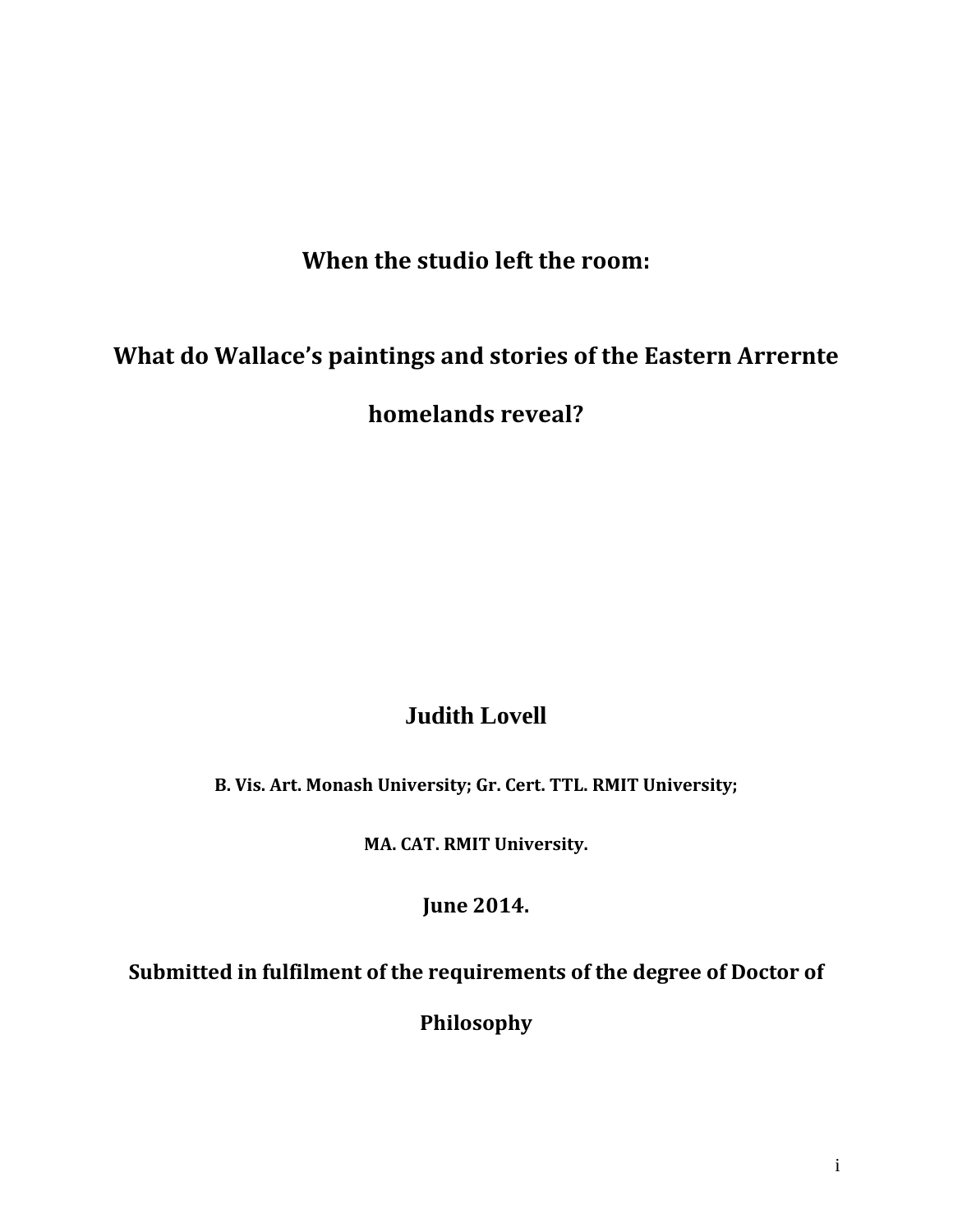#### **Abstract**

The work of this thesis is to construct an intercultural interface in which a sample of eighteen paintings and stories are considered by researcher and artist as a body of knowledge. The sample is drawn from the contemporary painting and storytelling that Eastern Arrernte artist Kathleen Kemarre Wallace produced between 2003 and 2010 and which represents many public attributes of her homelands. A theory of practice emerges that encompasses the multimodal nature of cultural literacies as deep and cultural knowledge praxis. Wallace's art objects, one result of cultural literacy praxis, are available to audience who are (a), culturally connected to the homelands source and (b), those engaged through the cosmopolitan Aboriginal arts market or (c), other everyday events.

The art objects encompass visual, aural and oral, forms of data and a rubric for interpretation draws on hermeneutic circles of conversational dialogue and visual elicitation as well as holistic, thematic and theoretic coding and recoding of the sample from individual paintings and stories. The researcher approaches the methodological challenges of this multimodal data set as a bricoleuse working with the available methods (tools) to construct a suitable methodological bricolage.

The artist and the researcher engage in a process of interpretation that determines growing insight of a public homelands habitus, constructed against Wallace's inheritance of knowledge and her Indigenous Standpoint, and influences of western knowledge the researcher brings. Findings from the data reveal dispositions and attributes in the artist's work draw from the opportunity to combine contemporary and ancient praxis in the mediation and transmission of knowledge. Among the findings are human and more-than-human ecology of the homelands, the

v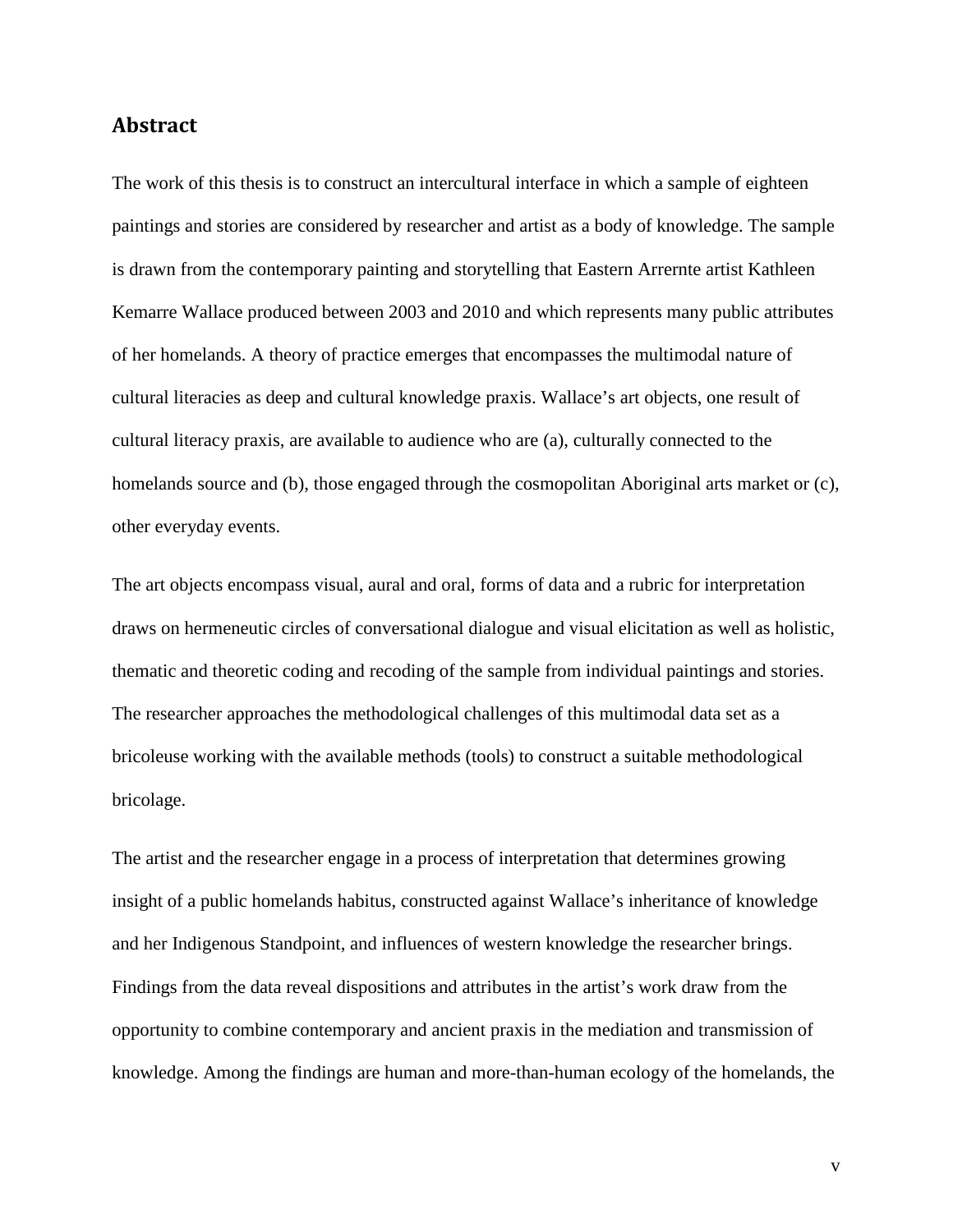impact and mediation of change within the homelands habitus, and the form relational nature of cultural literacy praxis.

The fluid, ancient anytime and everyday temporality represented in Wallace's paintings and storytelling of the homelands is a characteristic of this contemporary-ancient praxis continuum. The organisational structure of the kin and skin relationship system, and the intergenerational transmission and maintenance of knowledge are extant in the paintings as systems of organisation evident in the body of knowledge Wallace's work represents. Dispositions and delimits of this intercultural interface reveal Wallace constructs against these extant cultural social and organisational structures, revealing insight layered into the paintings through her artistry, drawing on stories inherited from elders, ancestors and the beings active at the beginning of consciousness.

A Theory of Cultural Literacy Praxis emerges from this thesis as agency of the arts-based and collaborative research.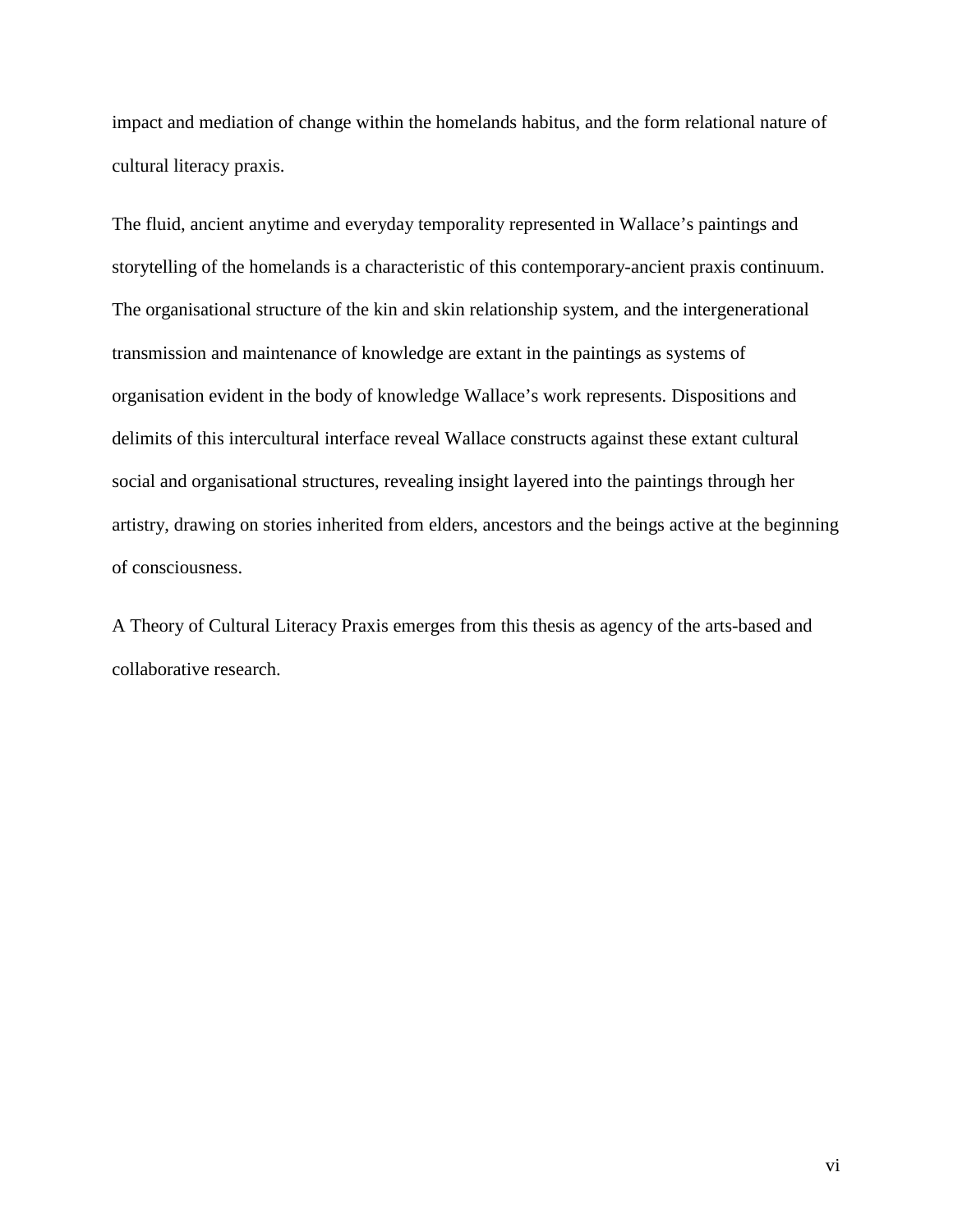#### <span id="page-3-0"></span>**Acknowledgements**

I acknowledge Kathleen Kemarre Wallace as the Eastern Arrernte artist and story-teller whose paintings and stories inspired the questions and considerations at the heart of this work. I extend my heart-felt thanks to Wallace and her family for enduring friendship. My thanks and respect extend to others for their generous support and humour through friendships and work partnerships. With Wallace, I also acknowledge Veronica Perrurle Dobson (OAM), Agnes Perrurle Abbott, Margaret Kemarre Turner (OAM) and Teresa Penangke Alice in particular for their wisdom and knowledge revealed through time spent together on homelands, when the studio left the room. I also thank the artists of Keringke Arts past and present, particularly June Smith, Rosina Ryder, Patricia Ellis, Serena Hayes, Camilla Hayes, Belinda Hayes, Josette Young, Evelyn Young, Lucille Young, Justin Hayes, Cedric Ross, Stanley Wallace, Chris Wallace, Deanna Williams, Muriel Williams, Jilary Lynch, Stacy Davis, Camilla Young, Leonie Young and Marie Young for many prolific and inspiring days in the studio.

I thank my main supervisor, Peter Radoll, who gave me the strategic advice and gentle criticism essential to honing a fledgling researcher. I thank Carole Kayrooz and Barbara Pamphilon for strong foundational support in the early phases of thesis crafting. I thank my advisors. Jaky Troy recognised a puzzle and responded with inspiration and generosity; Virginia Kaufman-Hall expressed belief in this research and gave recognition and practical encouragement; and John Guenther bestowed a pragmatism towards the task at hand that confirmed the deep insight of an experienced adult educator. I acknowledge generous reflection from Samantha Disbray and Michael Walsh at a time critical to forging a theoretic path.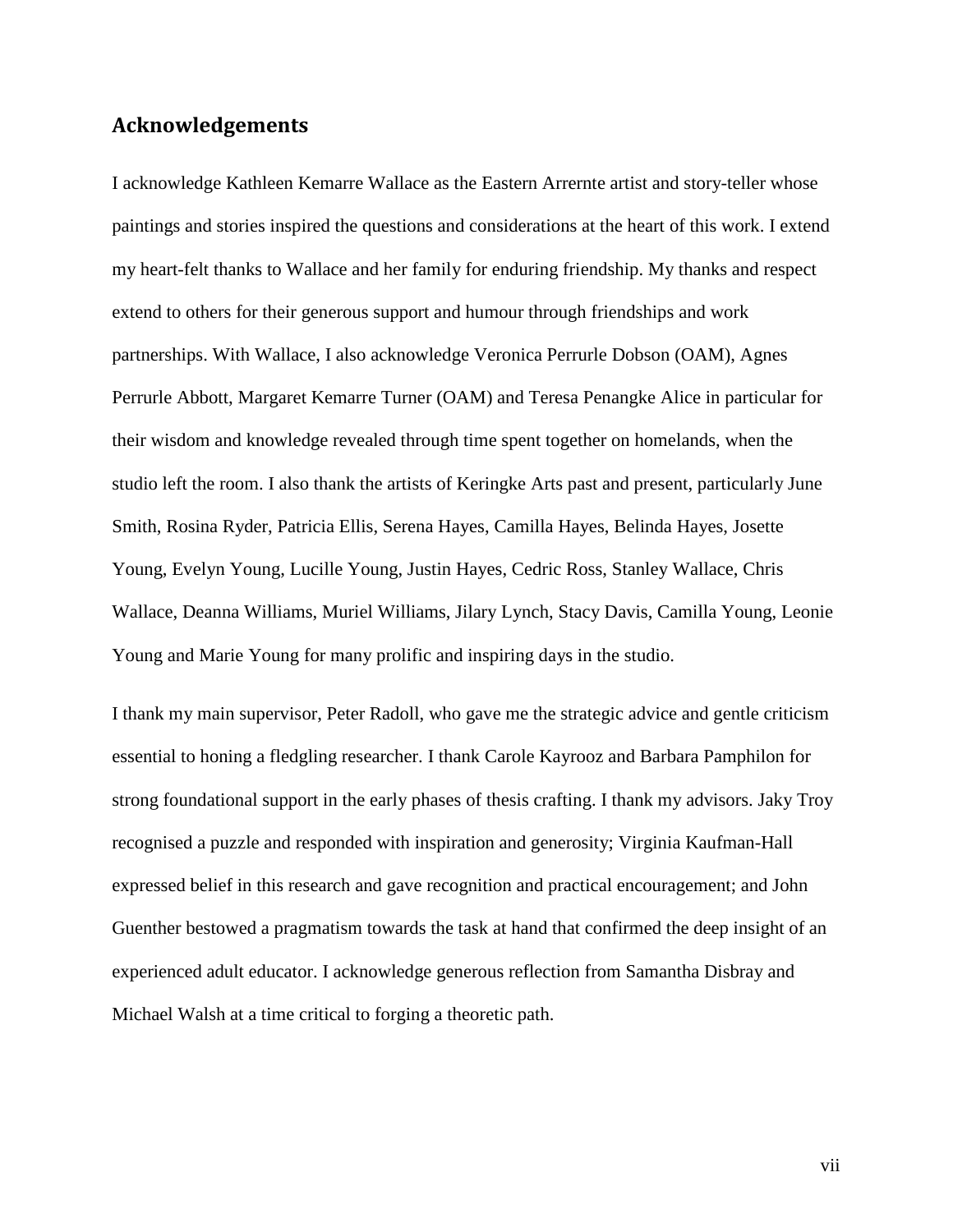Varied and multimodal inspiration also came from researchers and practitioners of great experience. I thank them. I also thank Jennifer Green and Myfany Turpin for their unassuming inclusive practice; Gerry Katz for unashamedly carving a space for arts-based inquiry with us through the program at RMIT University, where the kernel of this work resided; Kerrie Bedson for reminding me that absence from the studio is a transitory choice, not a life sentence.

The University of Canberra (UC) provided a research training place enabling me to undertake this thesis part-time and at a geographic distance. I would like to acknowledge the wonderful service of the UC library and research office staff in supporting my academic and administrative engagement with the University over that distance. The Oral History Association of South Australia (NT branch) provided support to Wallace and me for data collection through an Oral History Archive Grant from the Northern Territory Government. Francis Goode and Adam MacFie provided oral history and audio recording technology tips. My employer, Ninti One, provided me with leave to complete the-write up of the thesis, and I acknowledge the assistance of my Ninti One colleagues Mark Ashley, Ange Vincent, Lyn Allen, Jan Ferguson and Steve Blake in approving and supporting the task. Thank you to Rolf Gerritsen at Charles Darwin University campus in Alice Springs for making access to CDU available; and to other occupants of the corrals for their insights: Don Zoellener, Fleur Stelling, Sam Osborne and Delyna Baxter. I thank Ruth Davies who provided professional editorial comment in line with the University of Canberra and the Institute of Professional Editors; and the Cooperative Research Centre for Remote Economic Participation for providing the opportunity to work with Ruth.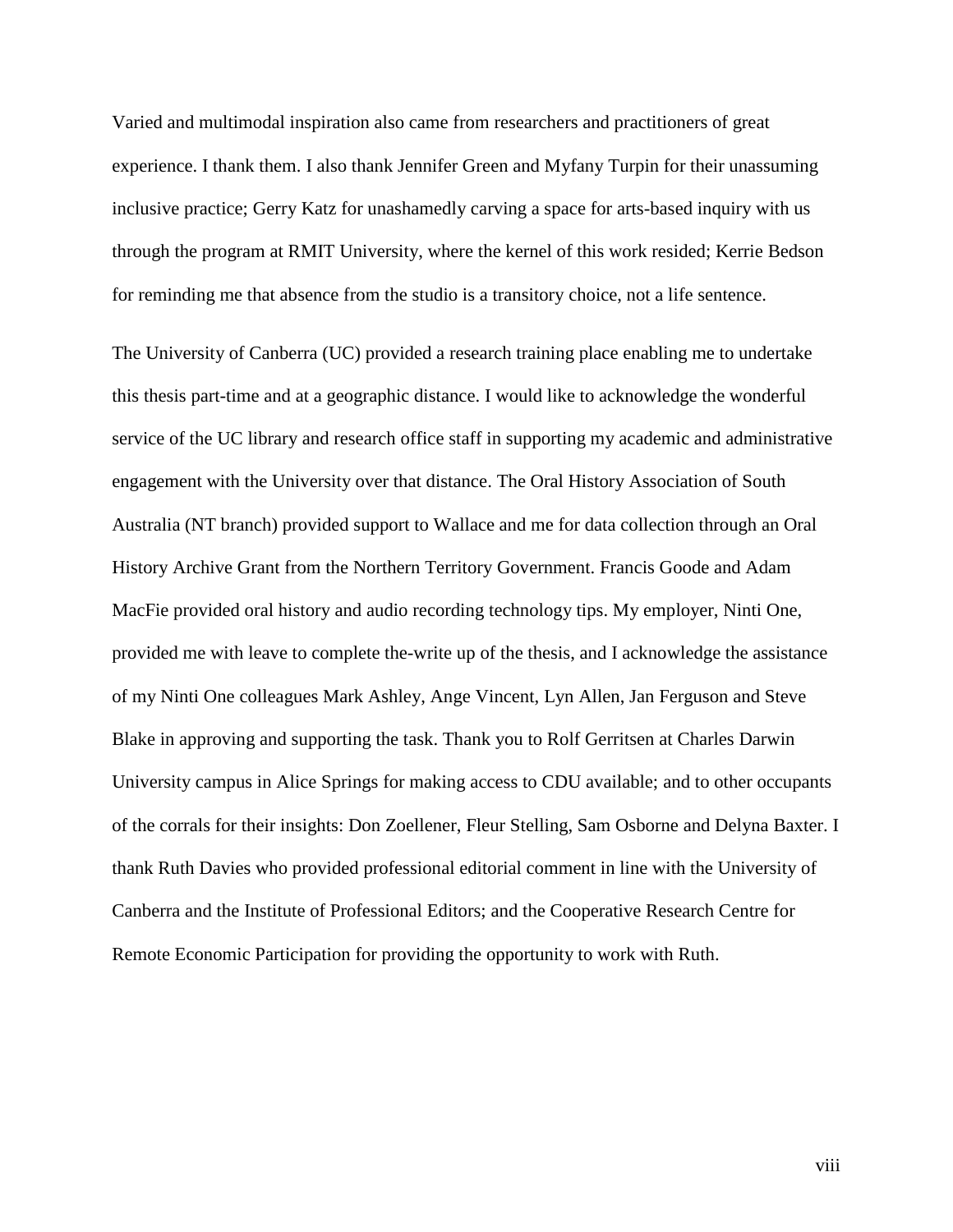I am especially grateful for the love, consideration and support of my family: my husband Al, whose belief in me inspired this work and who accommodated my need to be absently preoccupied or away in the field over these years; Jess and Noah, my gracious sons growing up to the refrain: 'Mum's home but she's in the study'; my sisters Carrie and Buff, who've always helped and believed.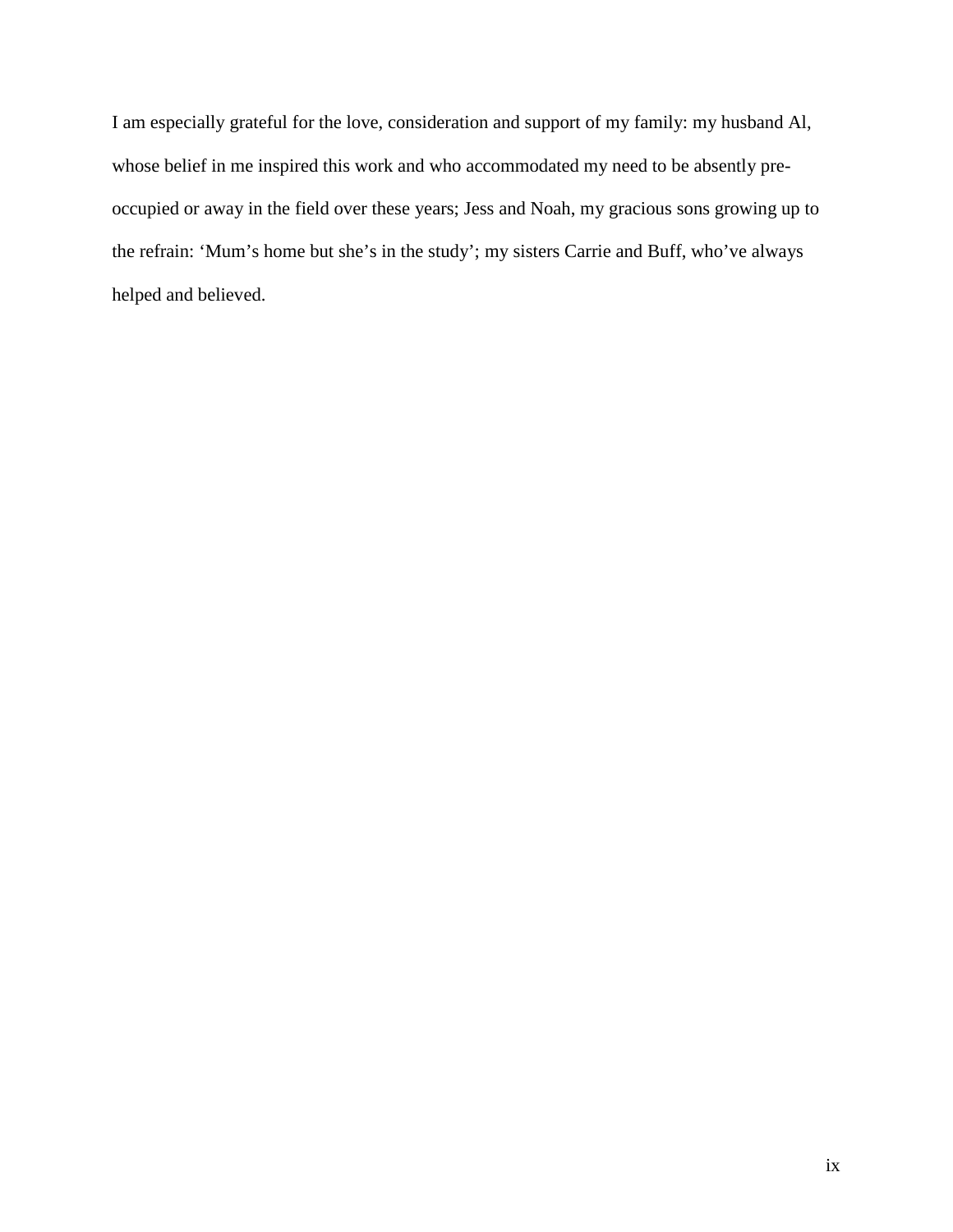# **Table of Contents**

| What do Wallace's paintings and stories of the Eastern Arrernte homelands reveal?  i |
|--------------------------------------------------------------------------------------|
|                                                                                      |
|                                                                                      |
|                                                                                      |
|                                                                                      |
|                                                                                      |
|                                                                                      |
|                                                                                      |
|                                                                                      |
|                                                                                      |
|                                                                                      |
|                                                                                      |
|                                                                                      |
|                                                                                      |
|                                                                                      |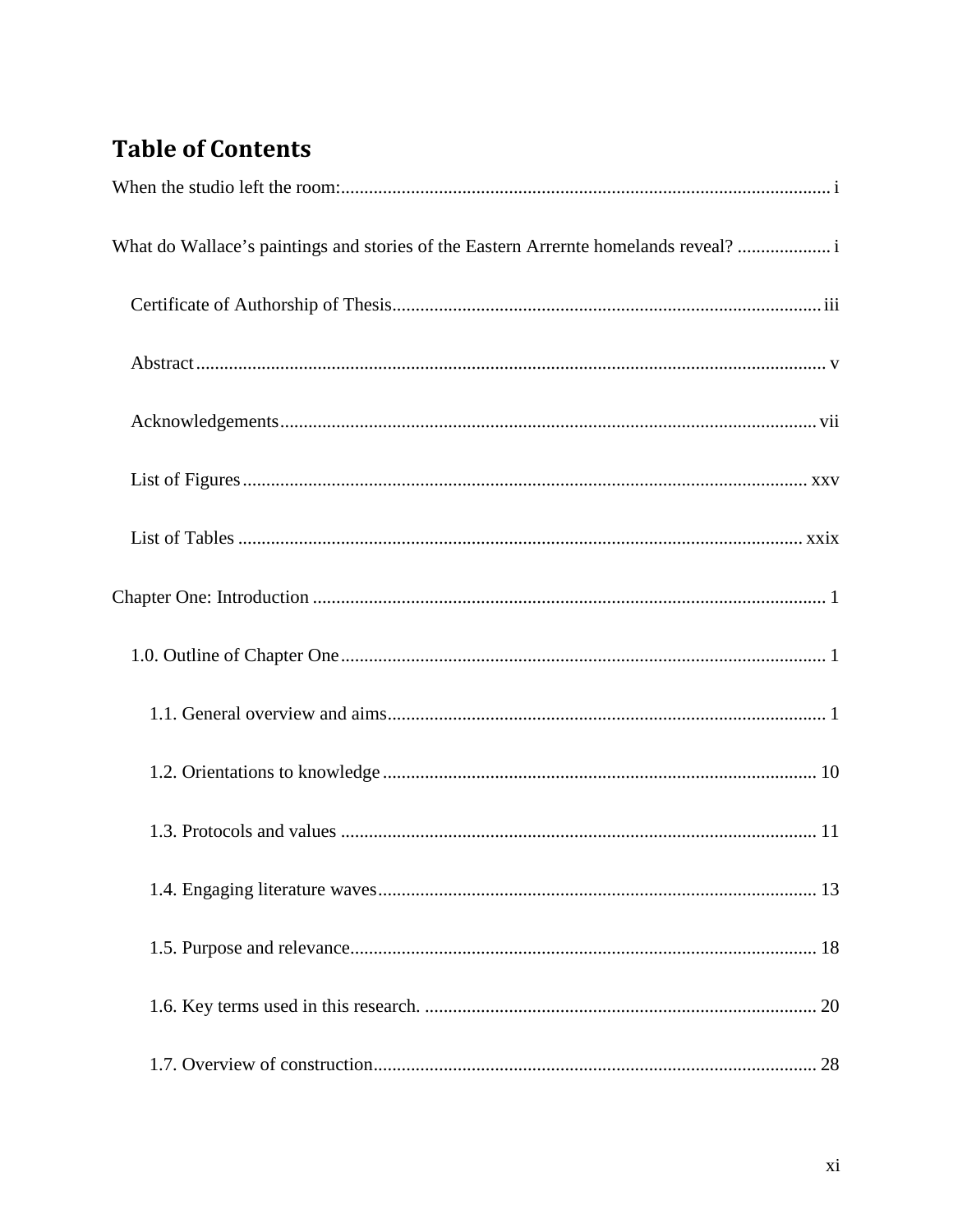| 2.2. Engagement with literature in initial construction of the bricolage – valuing and doing 55 |  |
|-------------------------------------------------------------------------------------------------|--|
|                                                                                                 |  |
|                                                                                                 |  |
|                                                                                                 |  |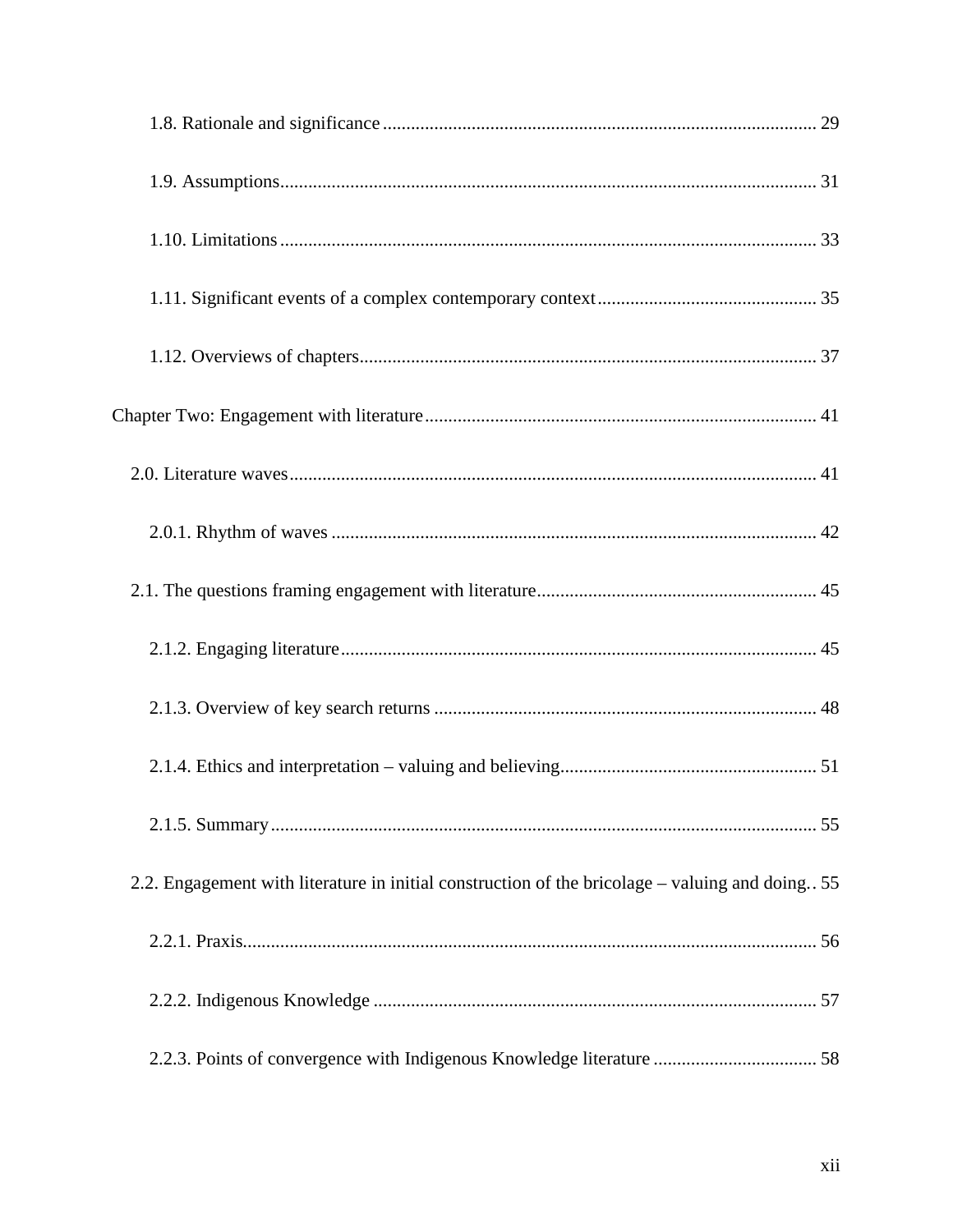| 2.4. Multimodal contemporary Aboriginal arts and cultural heritage - knowing, valuing, |  |
|----------------------------------------------------------------------------------------|--|
|                                                                                        |  |
|                                                                                        |  |
|                                                                                        |  |
|                                                                                        |  |
|                                                                                        |  |
|                                                                                        |  |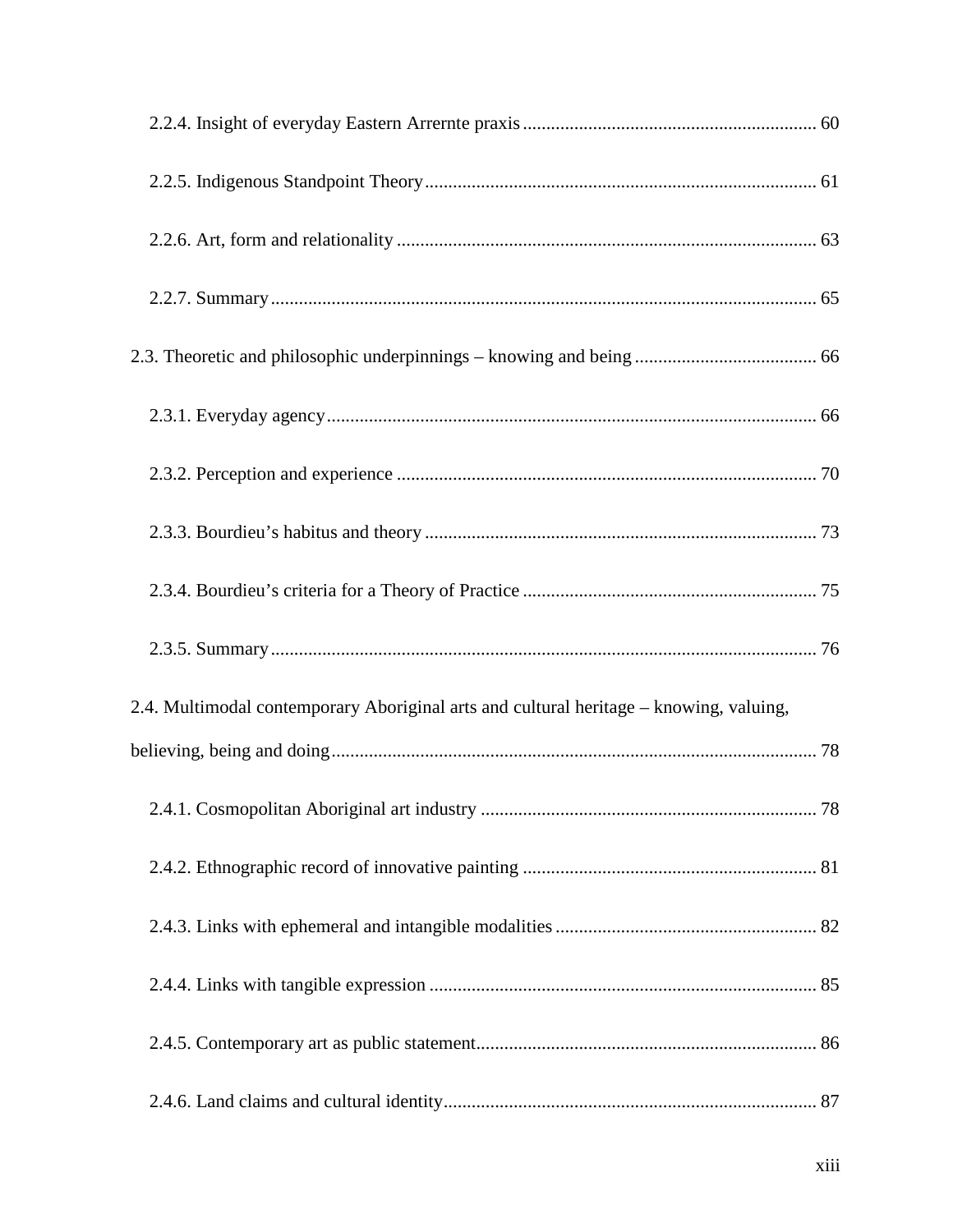| 2.6.1. A contemporary aboriginal artist's work as a body of knowledge.  95 |  |
|----------------------------------------------------------------------------|--|
|                                                                            |  |
| 2.6.3. The impact of multimodal experiential communication on learning 96  |  |
|                                                                            |  |
|                                                                            |  |
|                                                                            |  |
|                                                                            |  |
|                                                                            |  |
|                                                                            |  |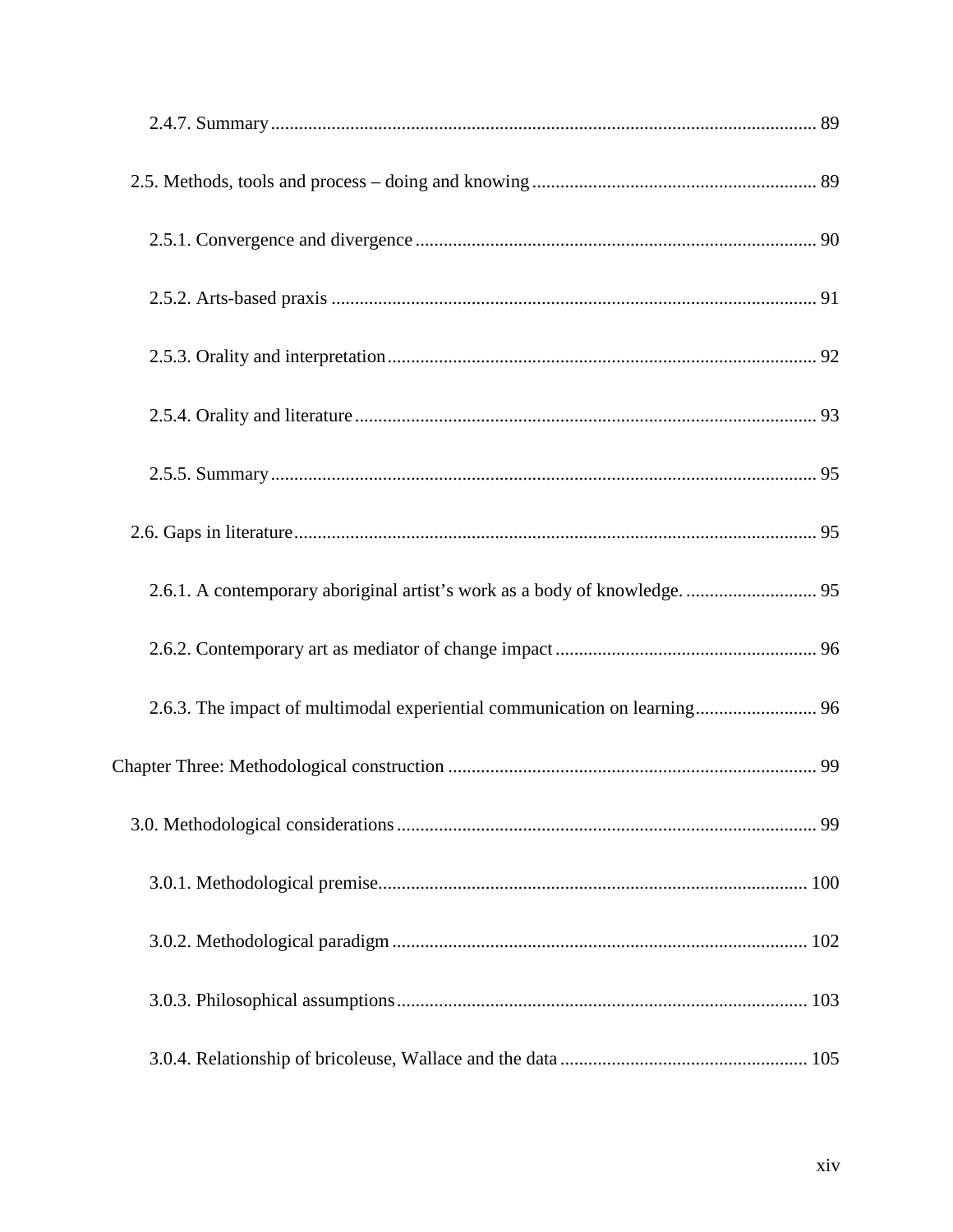| 3.1 | Theoretical and philosophical literature informing methodology 108 |  |
|-----|--------------------------------------------------------------------|--|
|     |                                                                    |  |
|     |                                                                    |  |
|     |                                                                    |  |
|     |                                                                    |  |
|     |                                                                    |  |
|     |                                                                    |  |
|     |                                                                    |  |
|     |                                                                    |  |
|     |                                                                    |  |
|     |                                                                    |  |
|     |                                                                    |  |
|     |                                                                    |  |
|     |                                                                    |  |
|     |                                                                    |  |
|     |                                                                    |  |
|     |                                                                    |  |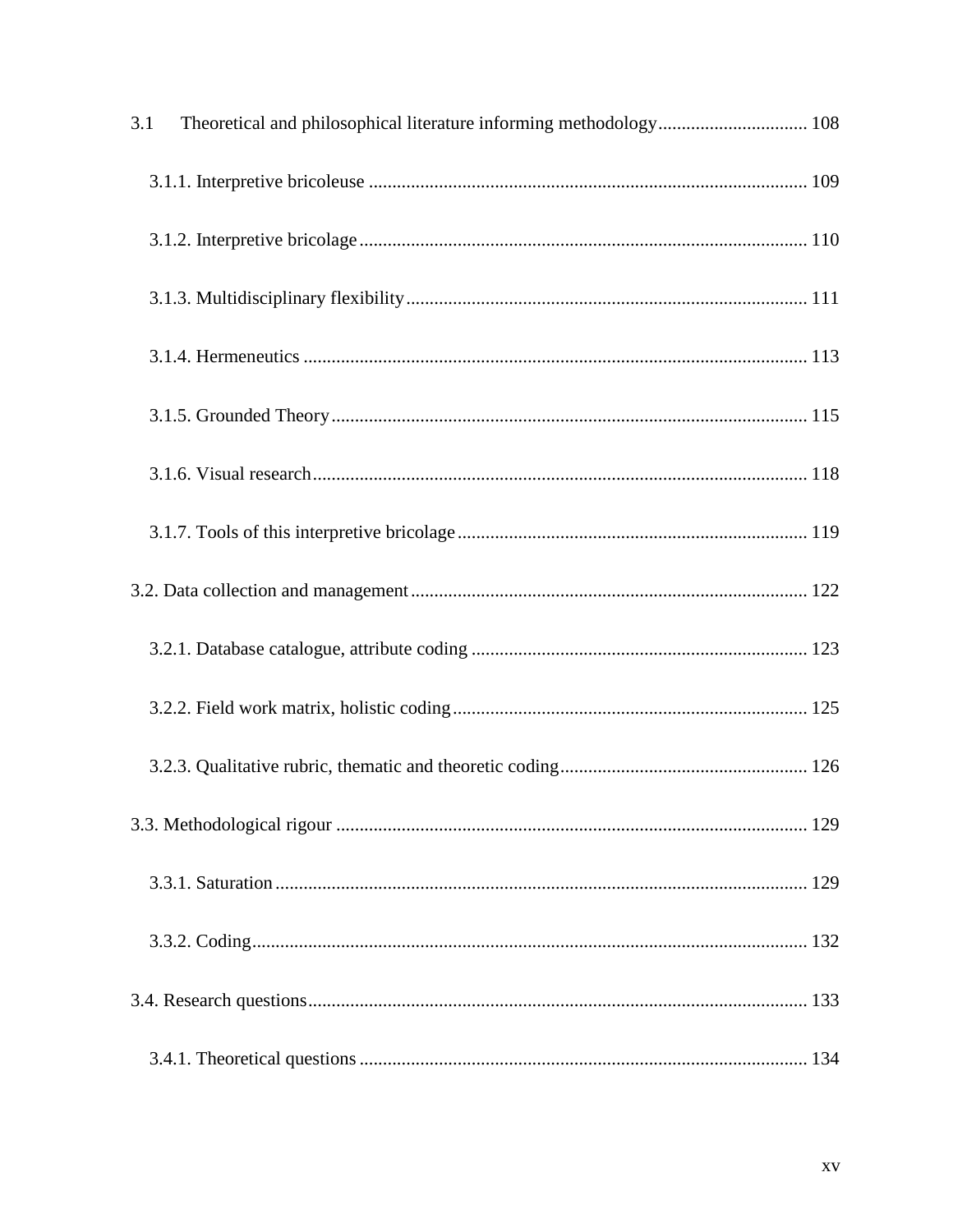| 4.2. |
|------|
|      |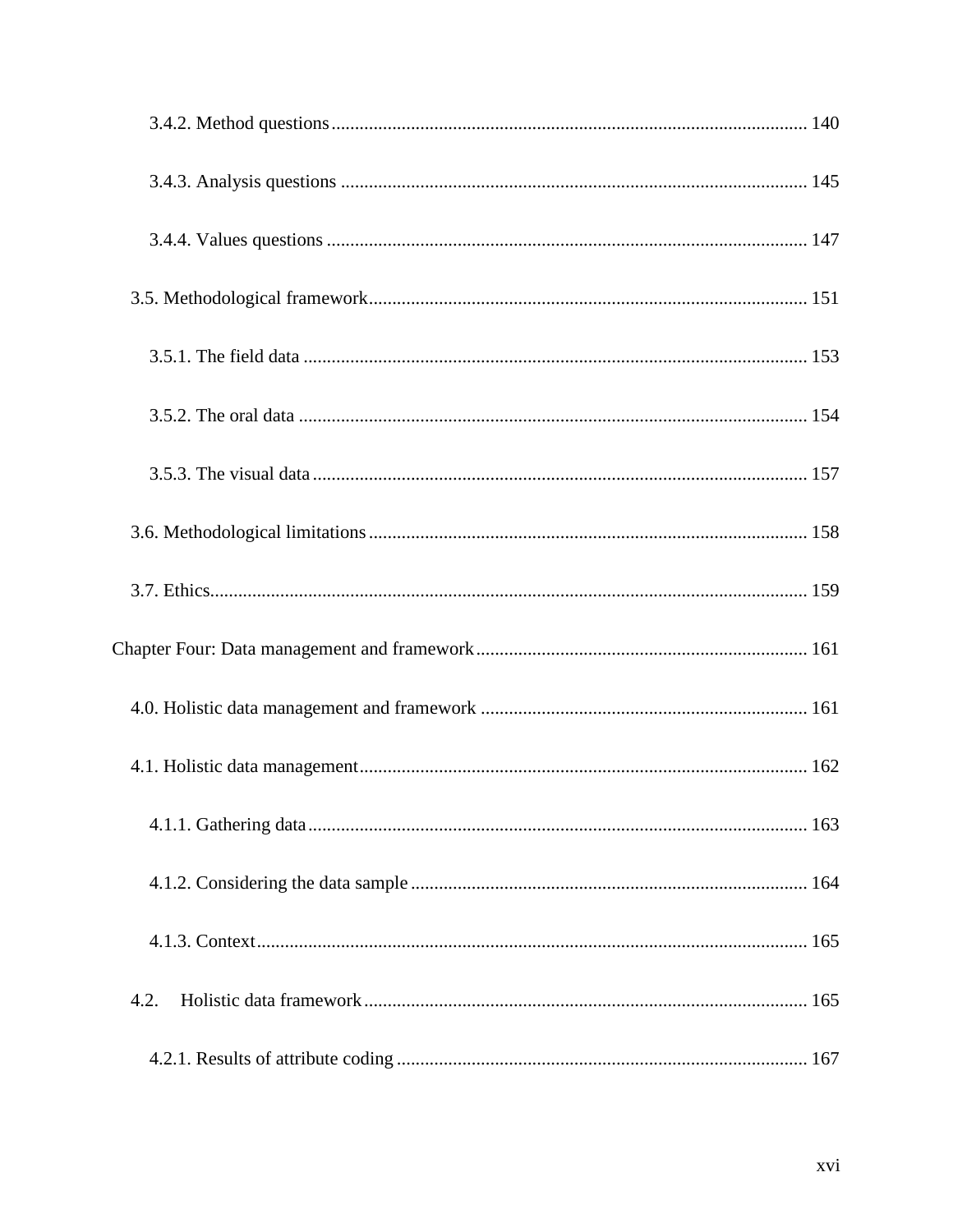| 5.1. Category of voice: biographic, anecdotal and educational themes 178      |
|-------------------------------------------------------------------------------|
|                                                                               |
|                                                                               |
|                                                                               |
|                                                                               |
|                                                                               |
|                                                                               |
| 5.2. Category content and themes relationship, ancestors and spirit world 197 |
|                                                                               |
|                                                                               |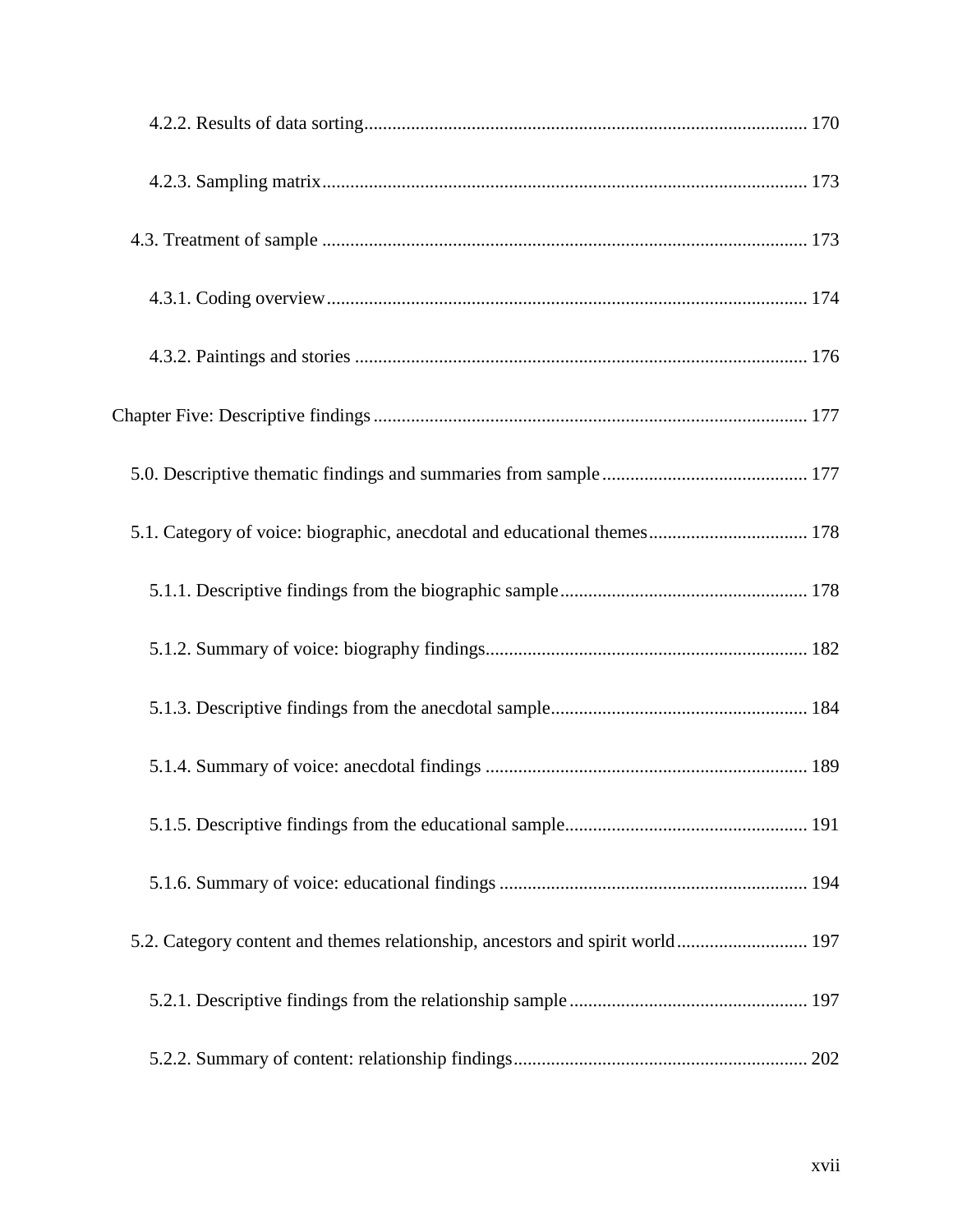| 6.2.1. Human and more-than-human ecology: Findings in relation to Country 230 |  |
|-------------------------------------------------------------------------------|--|
|                                                                               |  |
|                                                                               |  |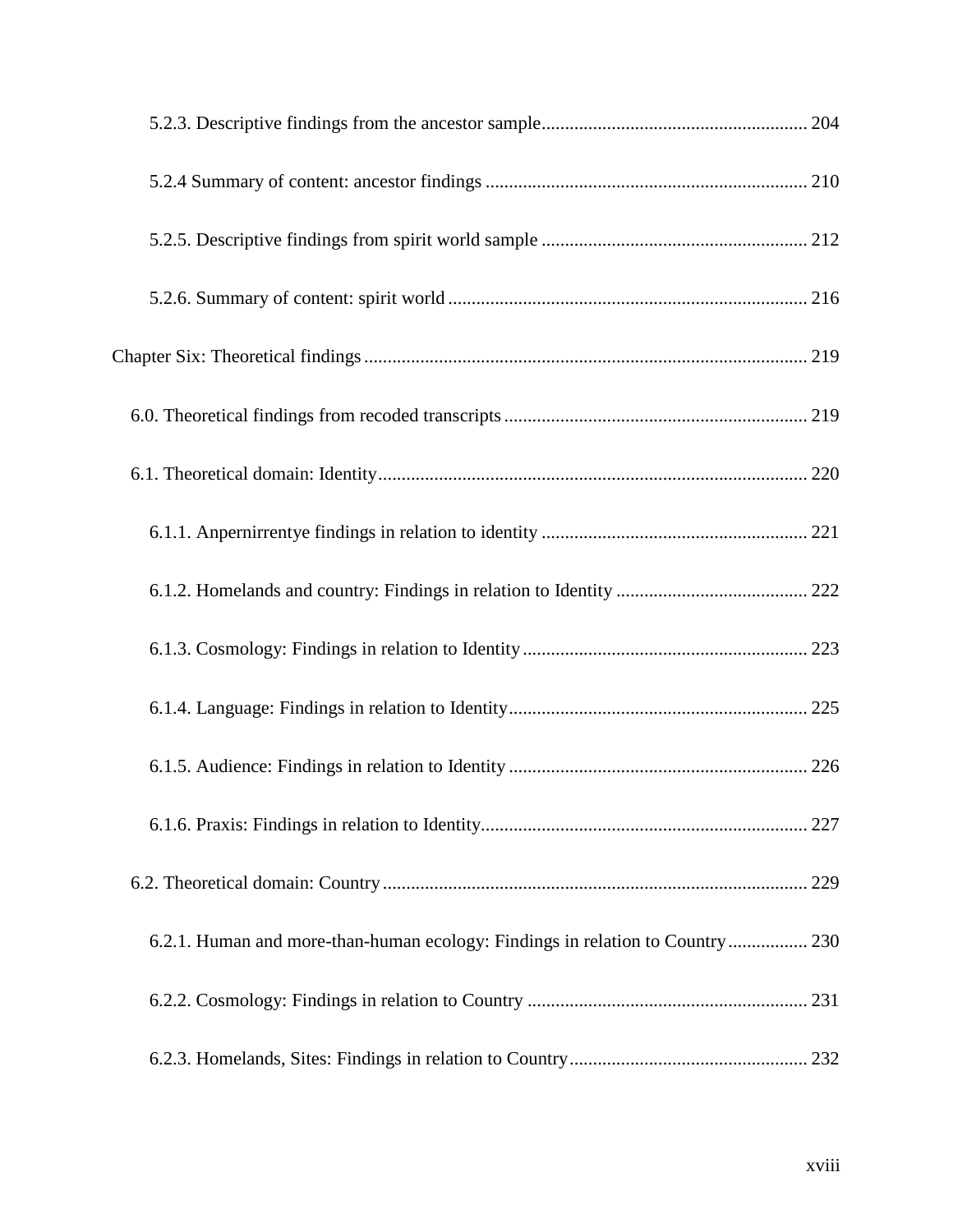| 6.3.3. Agency and opportunity structure: Findings in relation to Knowledge 242   |  |
|----------------------------------------------------------------------------------|--|
|                                                                                  |  |
| 6.3.5. Cosmology and human ecology: Findings in relation to Knowledge 244        |  |
|                                                                                  |  |
| 6.4.1. Agency and opportunity structures: Findings in relation to Resources  246 |  |
|                                                                                  |  |
|                                                                                  |  |
|                                                                                  |  |
|                                                                                  |  |
|                                                                                  |  |
|                                                                                  |  |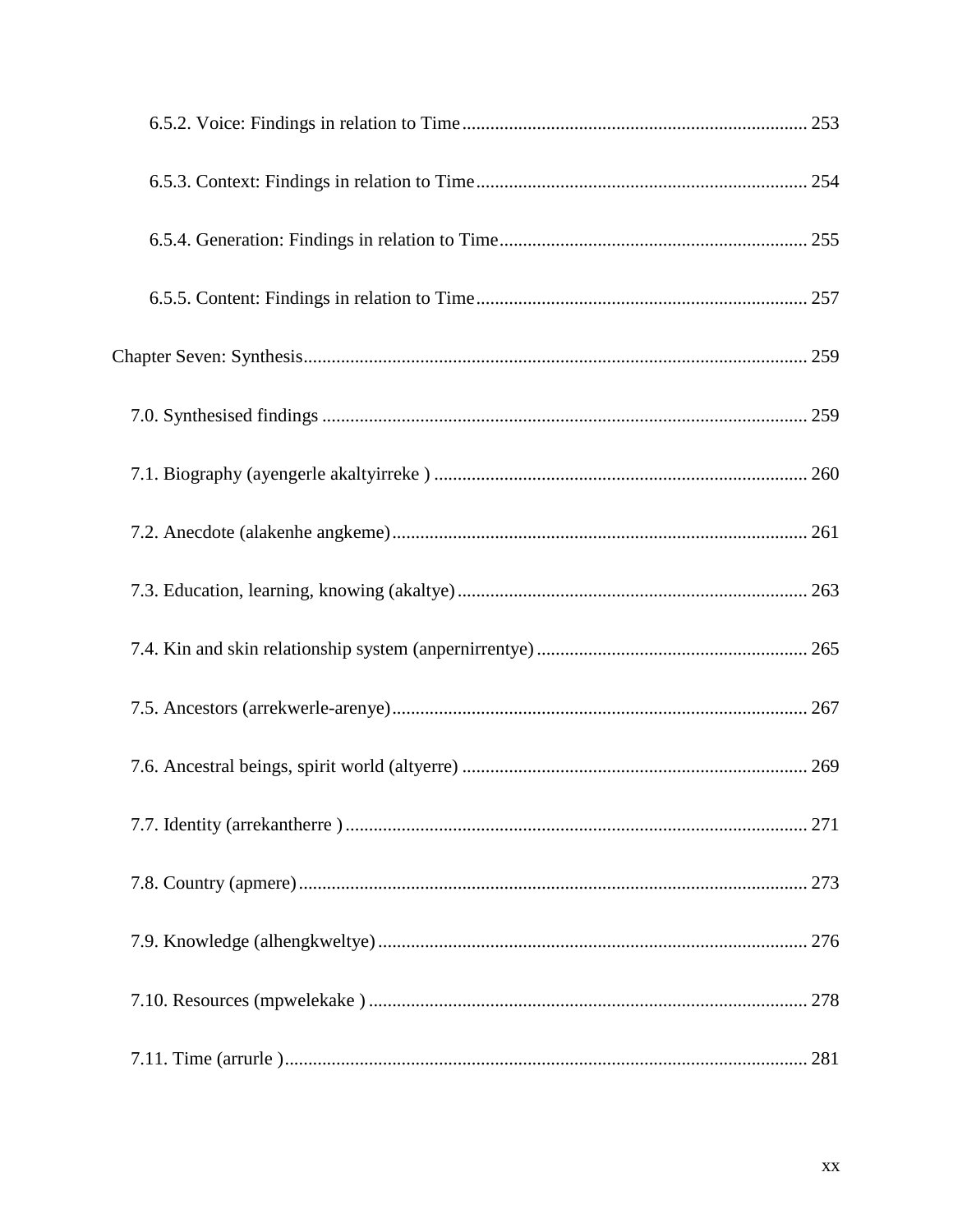| 8.1. What insight of practical activity derives from this constructed interface? 291         |  |
|----------------------------------------------------------------------------------------------|--|
|                                                                                              |  |
|                                                                                              |  |
|                                                                                              |  |
|                                                                                              |  |
|                                                                                              |  |
|                                                                                              |  |
|                                                                                              |  |
| 8.2. What influences of Eastern Arrernte habitus are apparent through interpreting Wallace's |  |
|                                                                                              |  |
|                                                                                              |  |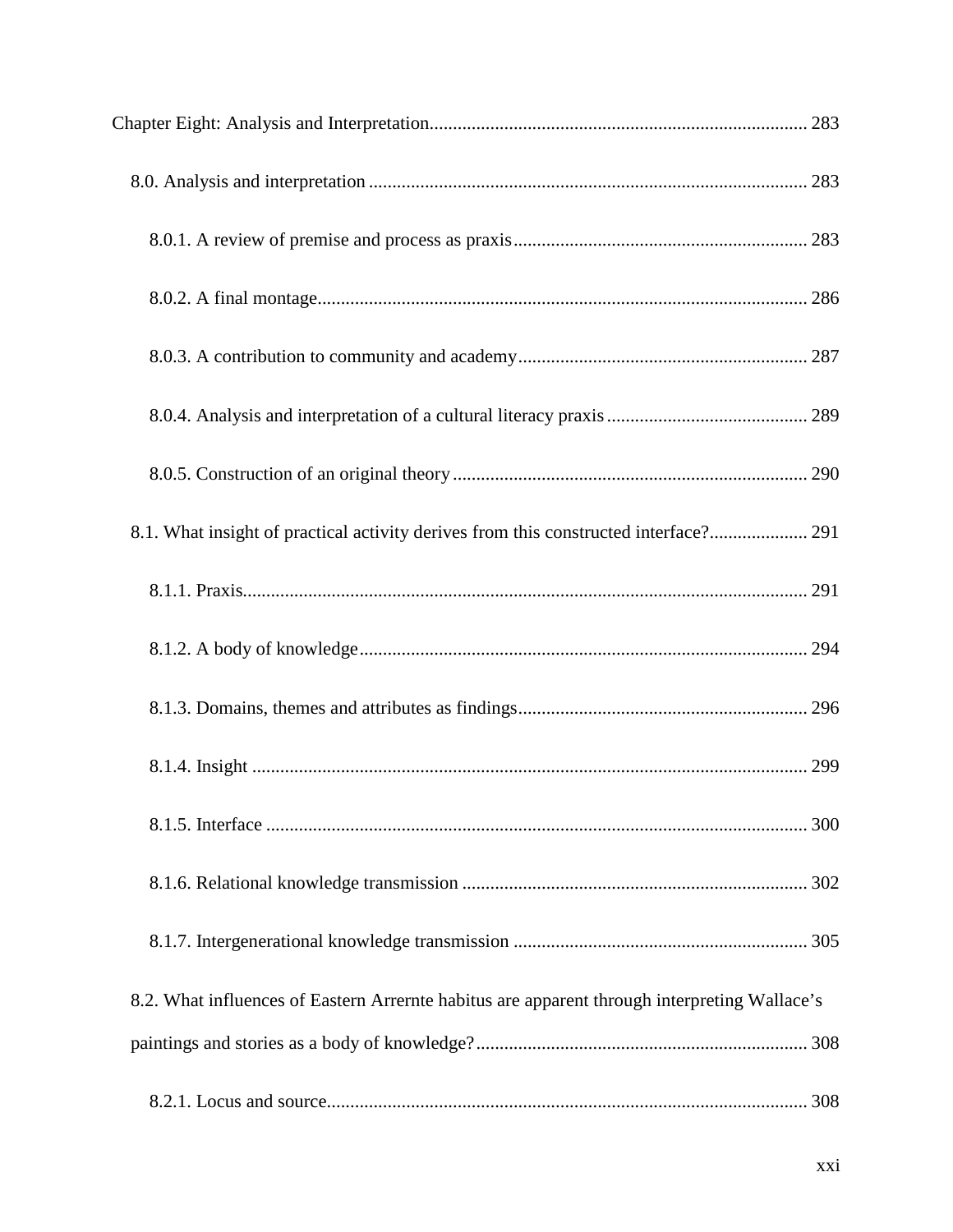| 8.4.2. The dispositions and habitus of human and more-than-human ecology in Wallace's |  |
|---------------------------------------------------------------------------------------|--|
|                                                                                       |  |
|                                                                                       |  |
|                                                                                       |  |
|                                                                                       |  |
| 9.1. How did the hermeneutic of temporality play out in the artist's work?  345       |  |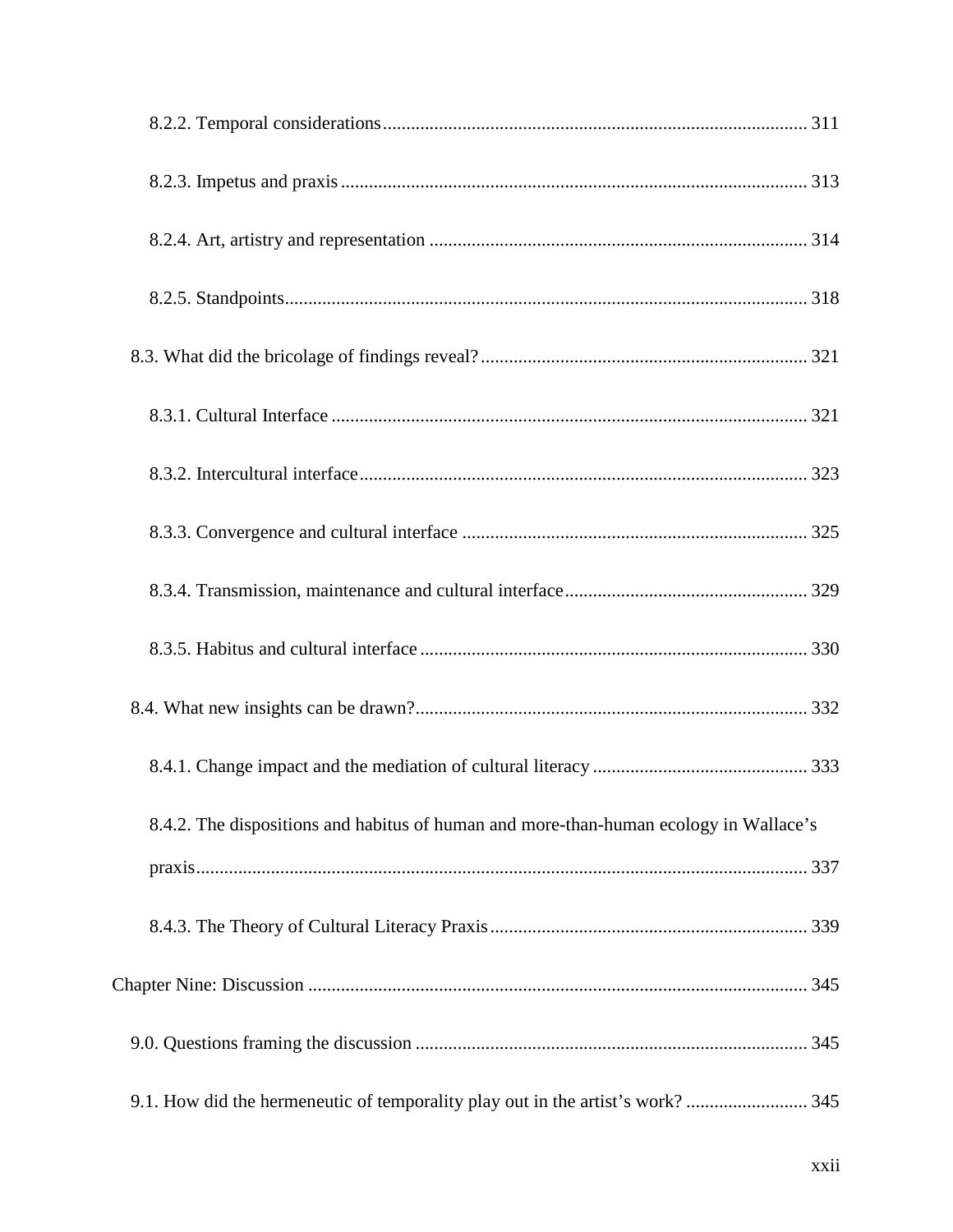<span id="page-18-0"></span>

| 9.3. How would cultural literacy praxis sustain and inform ensuing generations or those |     |
|-----------------------------------------------------------------------------------------|-----|
|                                                                                         |     |
|                                                                                         |     |
|                                                                                         |     |
|                                                                                         |     |
|                                                                                         |     |
| Spirit world: Major painting Five Ngangkere Looking for Sick Spirit (93-05)  373        |     |
|                                                                                         |     |
|                                                                                         |     |
|                                                                                         |     |
|                                                                                         |     |
|                                                                                         | 378 |
|                                                                                         |     |
|                                                                                         | 385 |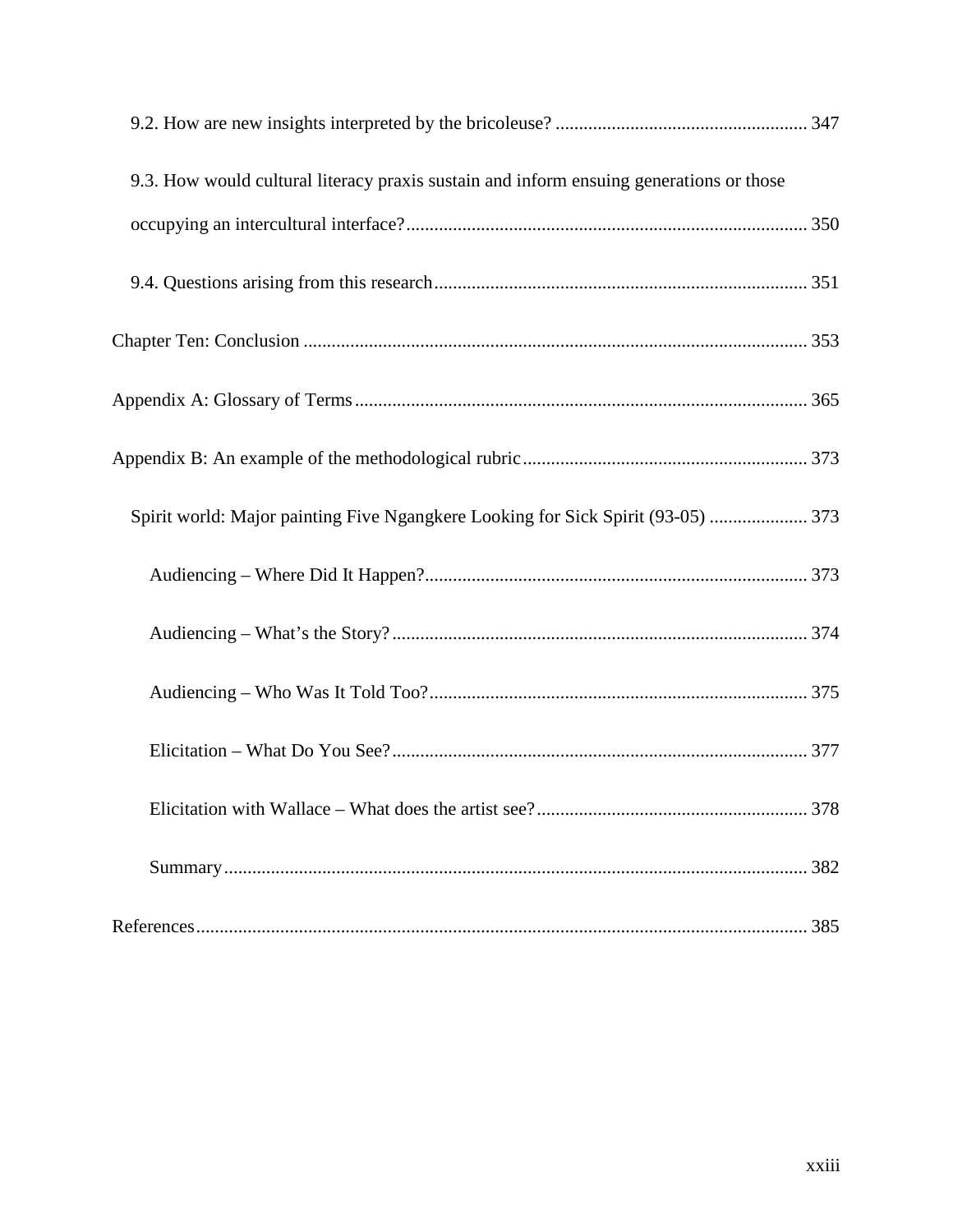## **List of Figures**

| Figure 2.1: Bricolage informed by Wallace's paintings and storytelling and the bicoleuse's        |
|---------------------------------------------------------------------------------------------------|
| experience of art and artistry, constructed as text in a culturally safe interface.  44           |
| Figure 2.2: Central tenets developed and agreed from the outset of the bricolage between          |
|                                                                                                   |
|                                                                                                   |
| Figure 3.4: Sample identified through holistic and attribute coding to which the methodological   |
|                                                                                                   |
| Figure 3.2: Data management using attribute and holistic coding of paintings and stories.  126    |
| Figure 3.3: Domains identified through coding phases applied to the text from the                 |
|                                                                                                   |
| Figure 4.1: Total units of Wallace's works catalogued 2003–2010 by year at Keringke Arts 167      |
| Figure 4.2: 100% of Wallace's work sold between 2003-2010. The graph shows the total sale         |
| value by year 2003–2010. The graph is not in \$ to protect Wallace's privacy 168                  |
| Figure 4.3: Quantity of catalogued work Wallace produced by year 2003-2010, canvas/linen or       |
|                                                                                                   |
| Figure 4.4: The two categories of voice and content and the six themes identified in holistic     |
|                                                                                                   |
|                                                                                                   |
| Figure 4.6: Percentage of stories and paintings by categories of voice and content.  172          |
| Figure 4.7: The percentage of paintings in categories Major Painting, Minor Painting, Major       |
|                                                                                                   |
| Figure 4.8: Matrix of paintings selected as a representative sample for methodological rubric 179 |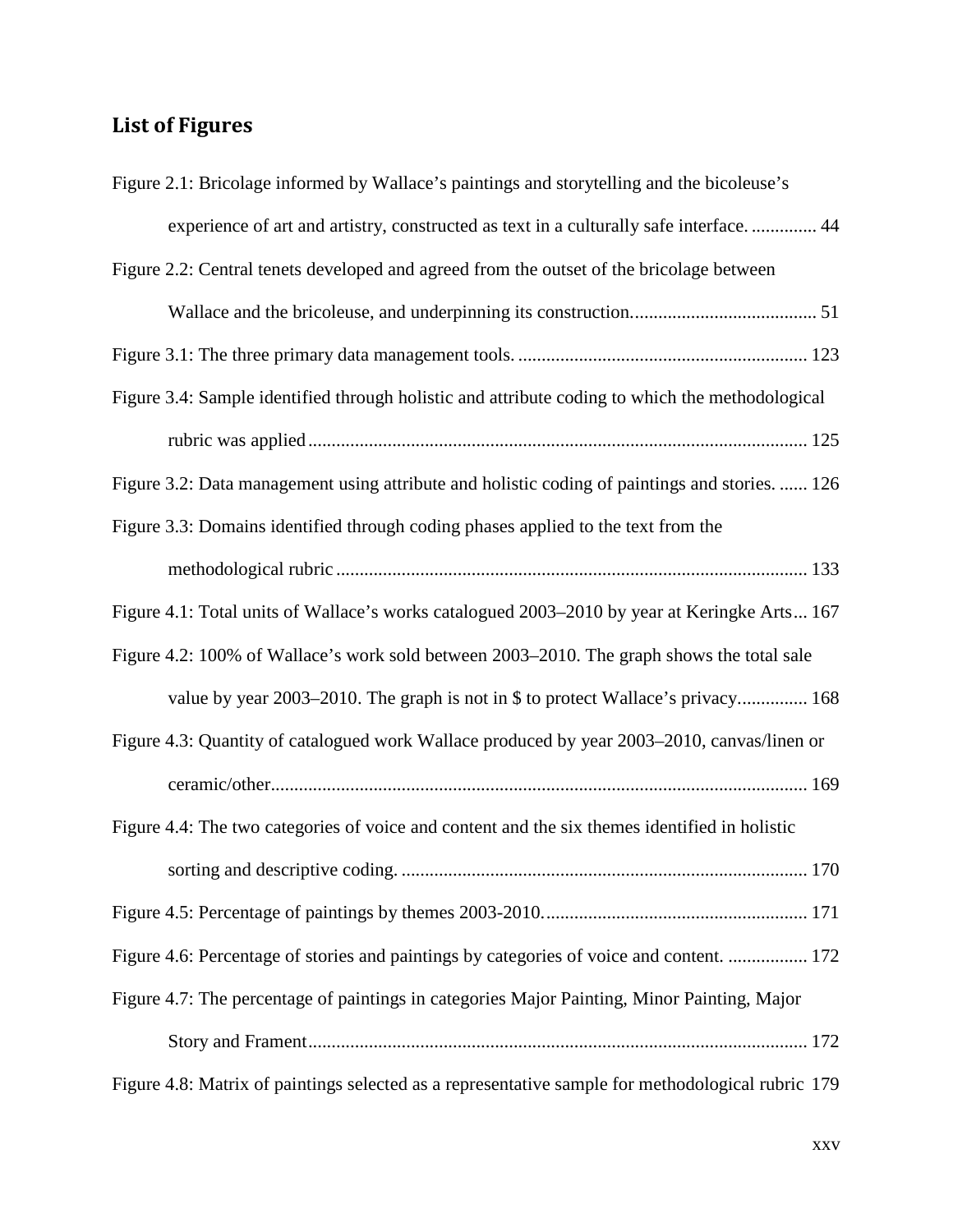| Figure 5.1: Wallace's tyepetye describing <i>ilthe</i> (KK. Wallace 2009, pers. comm., 19 November) |
|-----------------------------------------------------------------------------------------------------|
|                                                                                                     |
| Figure 6.1: Coding frequency for domain IDENTITY sorted by media into Major painting,               |
|                                                                                                     |
|                                                                                                     |
| Figure 6.3: Coding frequency for domain COUNTRY sorted by media into Major painting, Minor          |
|                                                                                                     |
|                                                                                                     |
| Figure 6.5: Coding frequency for domain KNOWLEDGE sorted by media into Major painting,              |
|                                                                                                     |
|                                                                                                     |
| Figure 6.7: Coding frequency for domain RESOURCES sorted by media into Major painting,              |
|                                                                                                     |
|                                                                                                     |
| Figure 6.9: Coding frequency for domain TIME sorted by media into Major painting, Minor             |
|                                                                                                     |
|                                                                                                     |
|                                                                                                     |
|                                                                                                     |
|                                                                                                     |
| Figure 7.4: Domains of kin and skin relationhsip system, anpernirrentye  265                        |
|                                                                                                     |
|                                                                                                     |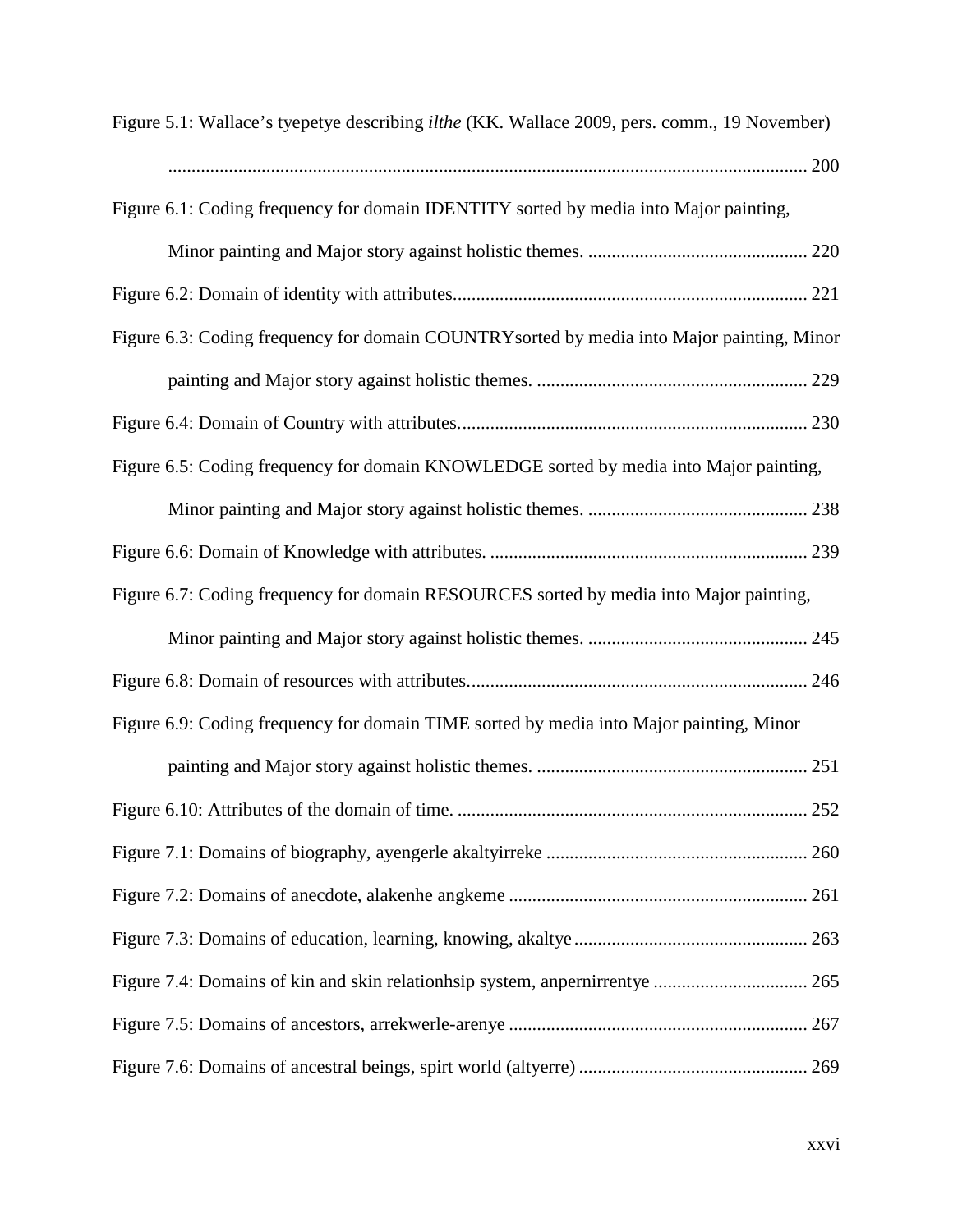| Figure 8.1: Dispositions emerging as findings from coding Wallace's interpretation of her work, |
|-------------------------------------------------------------------------------------------------|
| achieved through transcribed conversational dialogue, elicitation and iteration (Eastern        |
|                                                                                                 |
| Figure 8.2: Dispositions emerging as findings from coding Wallace's interpretation of her work, |
| achieved through transcribed conversational dialogue, elicitation and iteration (English        |
|                                                                                                 |
| Figure 8.3: Following Ray's (2013) conceptual diagram, the point of convergence of interpretive |
|                                                                                                 |